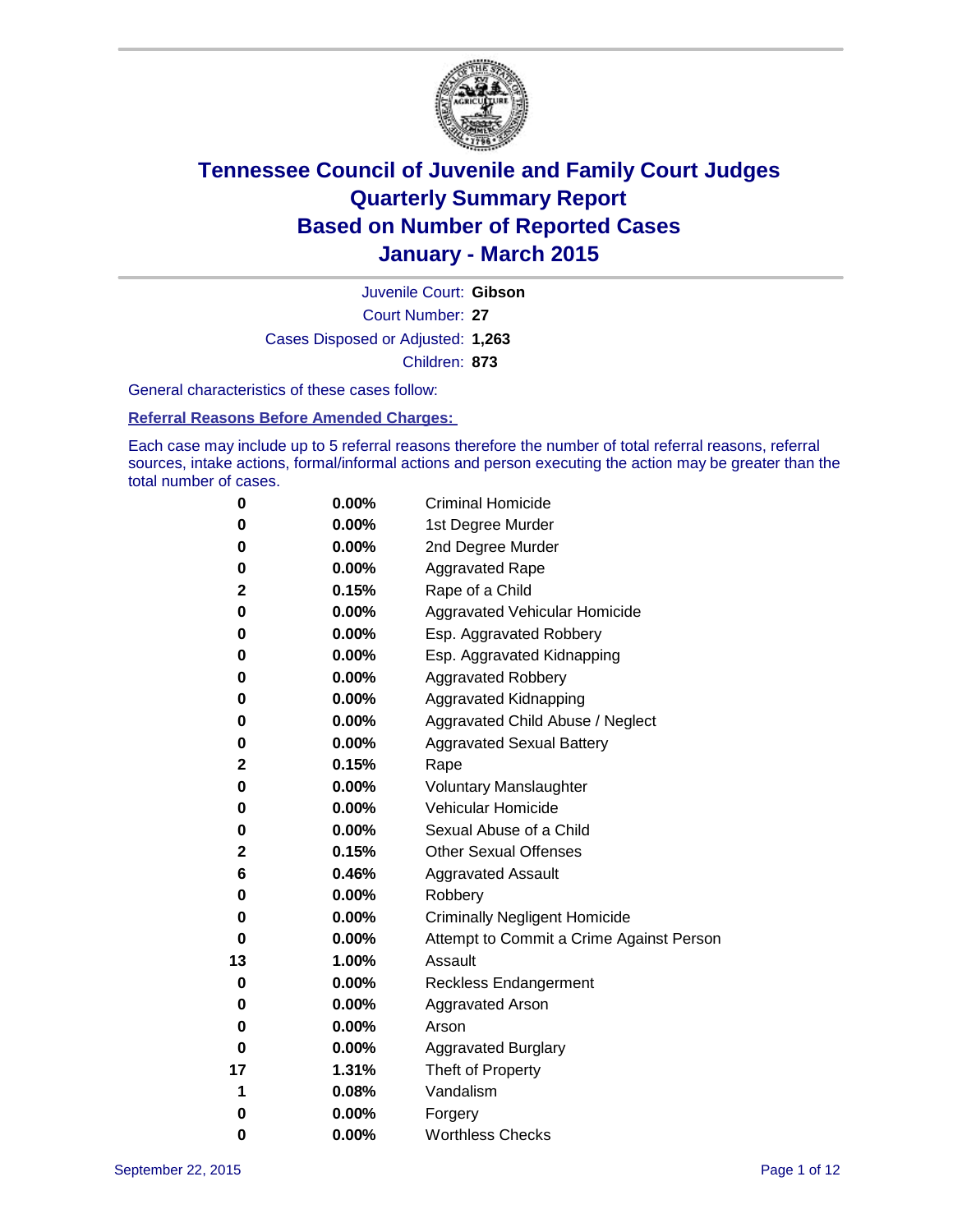

Court Number: **27** Juvenile Court: **Gibson** Cases Disposed or Adjusted: **1,263** Children: **873**

#### **Referral Reasons Before Amended Charges:**

Each case may include up to 5 referral reasons therefore the number of total referral reasons, referral sources, intake actions, formal/informal actions and person executing the action may be greater than the total number of cases.

| 0   | 0.00%    | Illegal Possession / Fraudulent Use of Credit / Debit Cards |
|-----|----------|-------------------------------------------------------------|
| 3   | 0.23%    | <b>Burglary</b>                                             |
| 0   | 0.00%    | Unauthorized Use of a Vehicle                               |
| 0   | 0.00%    | <b>Cruelty to Animals</b>                                   |
| 0   | 0.00%    | Sale of Controlled Substances                               |
| 9   | 0.69%    | <b>Other Drug Offenses</b>                                  |
| 7   | 0.54%    | Possession of Controlled Substances                         |
| 0   | 0.00%    | <b>Criminal Attempt</b>                                     |
| 2   | 0.15%    | Carrying Weapons on School Property                         |
| 1   | 0.08%    | Unlawful Carrying / Possession of a Weapon                  |
| 1   | 0.08%    | <b>Evading Arrest</b>                                       |
| 0   | 0.00%    | Escape                                                      |
| 0   | 0.00%    | Driving Under Influence (DUI)                               |
| 1   | 0.08%    | Possession / Consumption of Alcohol                         |
| 1   | 0.08%    | Resisting Stop, Frisk, Halt, Arrest or Search               |
| 0   | 0.00%    | <b>Aggravated Criminal Trespass</b>                         |
| 0   | 0.00%    | Harassment                                                  |
| 0   | 0.00%    | Failure to Appear                                           |
| 0   | 0.00%    | Filing a False Police Report                                |
| 4   | 0.31%    | Criminal Impersonation                                      |
| 13  | 1.00%    | <b>Disorderly Conduct</b>                                   |
| 4   | 0.31%    | <b>Criminal Trespass</b>                                    |
| 1   | 0.08%    | <b>Public Intoxication</b>                                  |
| 0   | 0.00%    | Gambling                                                    |
| 1   | 0.08%    | Traffic                                                     |
| 0   | 0.00%    | <b>Local Ordinances</b>                                     |
| 0   | $0.00\%$ | Violation of Wildlife Regulations                           |
| 622 | 47.96%   | Contempt of Court                                           |
| 9   | 0.69%    | Violation of Probation                                      |
| 0   | 0.00%    | Violation of Aftercare                                      |
| 7   | 0.54%    | <b>Unruly Behavior</b>                                      |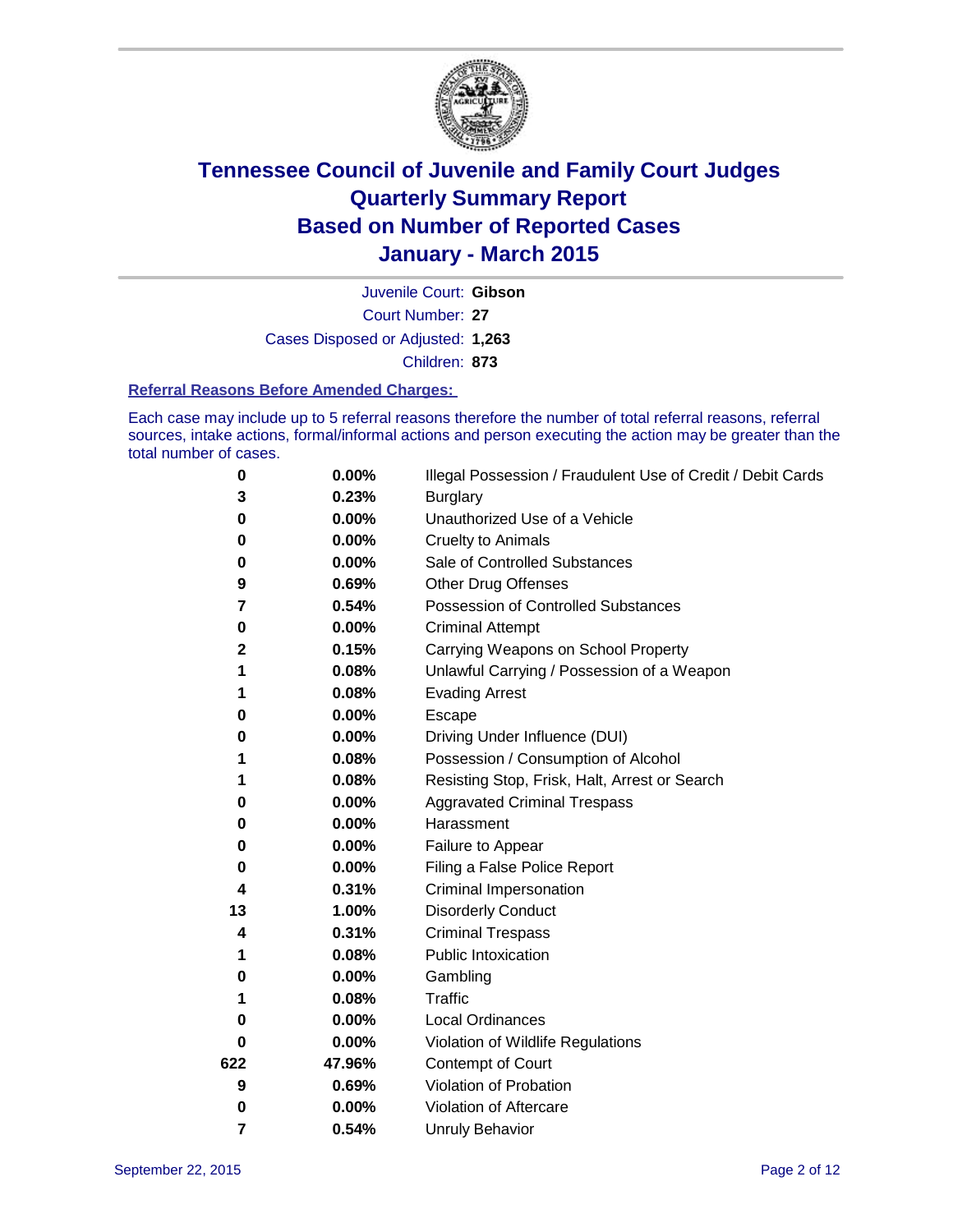

Court Number: **27** Juvenile Court: **Gibson** Cases Disposed or Adjusted: **1,263** Children: **873**

#### **Referral Reasons Before Amended Charges:**

Each case may include up to 5 referral reasons therefore the number of total referral reasons, referral sources, intake actions, formal/informal actions and person executing the action may be greater than the total number of cases.

| 48           | 3.70%    | Truancv                                |
|--------------|----------|----------------------------------------|
| $\mathbf{2}$ | 0.15%    | In-State Runaway                       |
| 0            | 0.00%    | Out-of-State Runaway                   |
| 10           | 0.77%    | Possession of Tobacco Products         |
| 0            | 0.00%    | Violation of a Valid Court Order       |
| 0            | 0.00%    | Violation of Curfew                    |
| 0            | 0.00%    | Sexually Abused Child                  |
| 0            | 0.00%    | <b>Physically Abused Child</b>         |
| 91           | 7.02%    | Dependency / Neglect                   |
| 0            | 0.00%    | <b>Termination of Parental Rights</b>  |
| 0            | 0.00%    | <b>Violation of Pretrial Diversion</b> |
| $\bf{0}$     | 0.00%    | Violation of Informal Adjustment       |
| 231          | 17.81%   | <b>Judicial Review</b>                 |
| $\mathbf{2}$ | 0.15%    | <b>Administrative Review</b>           |
| 0            | $0.00\%$ | <b>Foster Care Review</b>              |
| 14           | 1.08%    | Custody                                |
| 15           | 1.16%    | Visitation                             |
| 28           | 2.16%    | Paternity / Legitimation               |
| 113          | 8.71%    | <b>Child Support</b>                   |
| 0            | 0.00%    | <b>Request for Medical Treatment</b>   |
| $\bf{0}$     | 0.00%    | <b>Consent to Marry</b>                |
| 14           | 1.08%    | Other                                  |
| 1,297        | 100.00%  | <b>Total Referrals</b>                 |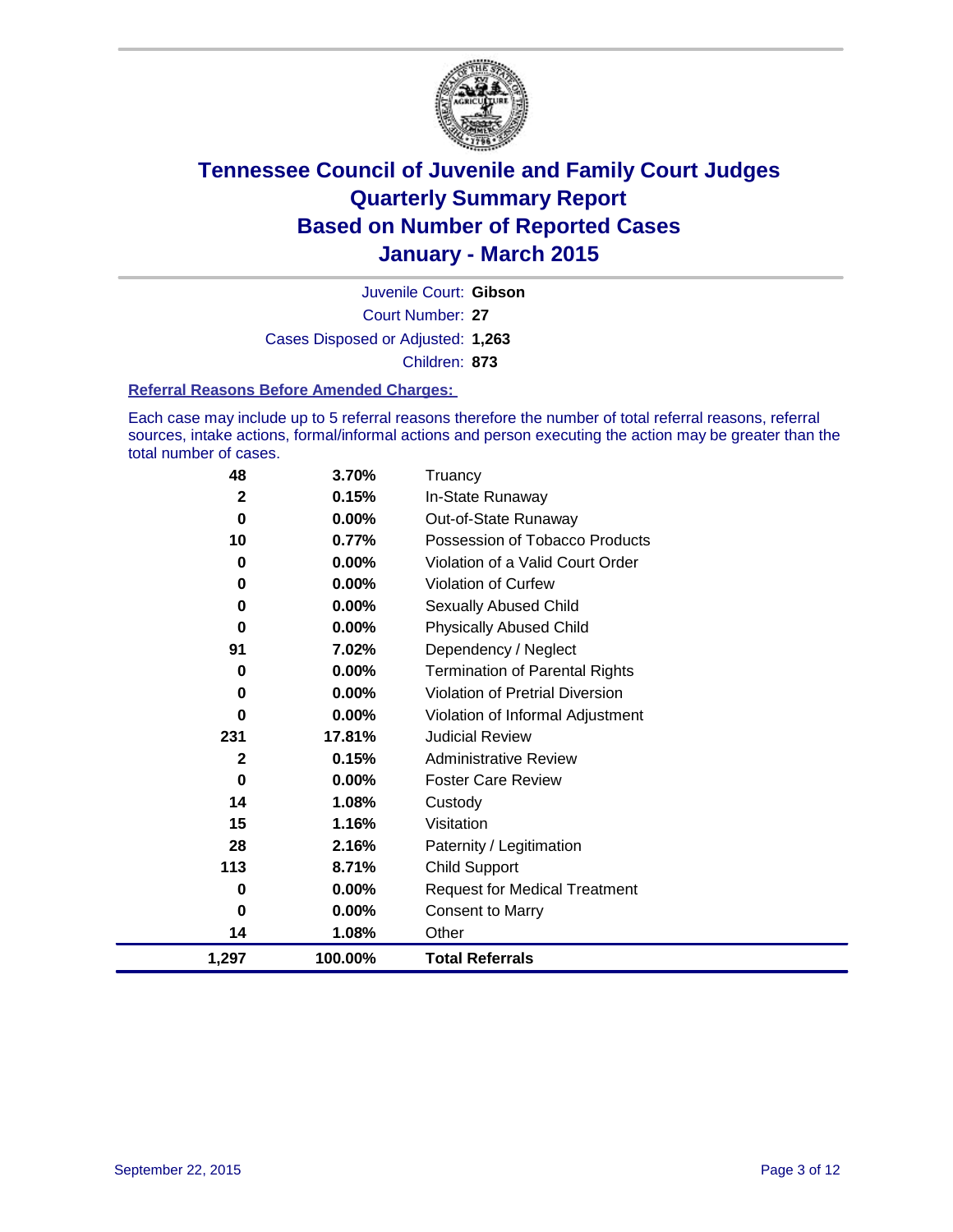

|                     |                                   | Juvenile Court: Gibson            |  |
|---------------------|-----------------------------------|-----------------------------------|--|
|                     |                                   | Court Number: 27                  |  |
|                     | Cases Disposed or Adjusted: 1,263 |                                   |  |
|                     |                                   | Children: 873                     |  |
| Referral Sources: 1 |                                   |                                   |  |
| 83                  | 6.40%                             | Law Enforcement                   |  |
| 28                  | 2.16%                             | Parents                           |  |
| 7                   | 0.54%                             | Relatives                         |  |
| 0                   | $0.00\%$                          | Self                              |  |
| 77                  | 5.94%                             | School                            |  |
| 0                   | $0.00\%$                          | <b>CSA</b>                        |  |
| 168                 | 12.95%                            | <b>DCS</b>                        |  |
| 2                   | 0.15%                             | <b>Other State Department</b>     |  |
| 762                 | 58.75%                            | <b>District Attorney's Office</b> |  |

| 2     | 0.15%<br>0.15% | Unknown<br>Other              |  |
|-------|----------------|-------------------------------|--|
| 1.297 | 100.00%        | <b>Total Referral Sources</b> |  |
|       |                |                               |  |

 **11.49%** Court Staff **0.00%** Social Agency **0.39%** Other Court

**0.00%** Hospital

**0.00%** Child & Parent

### **Age of Child at Referral: 2**

| 873 | 100.00% | <b>Total Child Count</b> |
|-----|---------|--------------------------|
| 0   | 0.00%   | <b>Unknown</b>           |
| 75  | 8.59%   | Ages 19 and Over         |
| 87  | 9.97%   | Ages 17 through 18       |
| 92  | 10.54%  | Ages 15 through 16       |
| 94  | 10.77%  | Ages 13 through 14       |
| 84  | 9.62%   | Ages 11 through 12       |
| 441 | 50.52%  | Ages 10 and Under        |

**0.93%** Victim

<sup>1</sup> If different than number of Referral Reasons (1297), verify accuracy of your court's data.

One child could be counted in multiple categories, verify accuracy of your court's data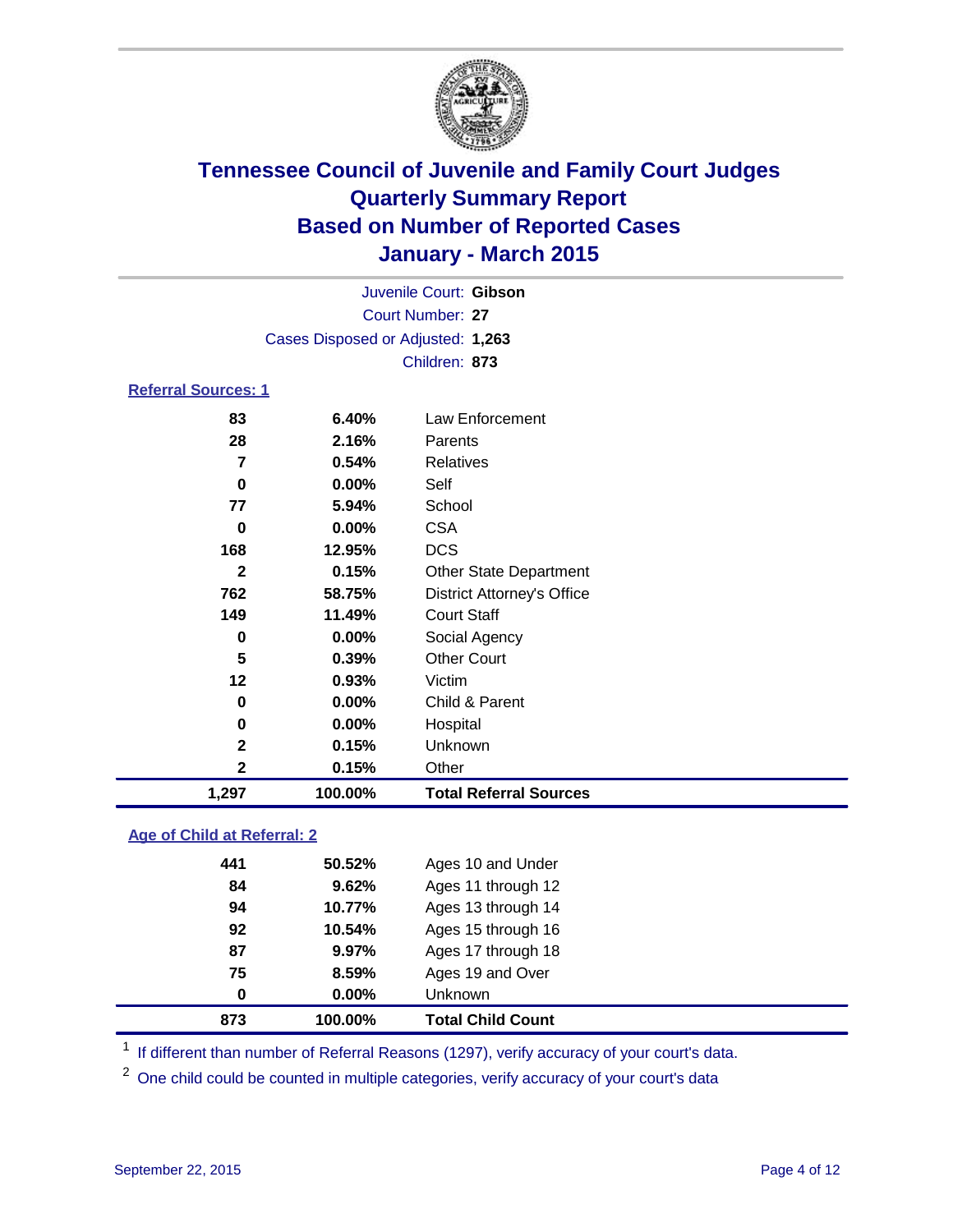

| Juvenile Court: Gibson                  |         |                          |  |
|-----------------------------------------|---------|--------------------------|--|
|                                         |         | Court Number: 27         |  |
| Cases Disposed or Adjusted: 1,263       |         |                          |  |
|                                         |         | Children: 873            |  |
| Sex of Child: 1                         |         |                          |  |
| 483                                     | 55.33%  | Male                     |  |
| 390                                     | 44.67%  | Female                   |  |
| $\bf{0}$                                | 0.00%   | Unknown                  |  |
| 873                                     | 100.00% | <b>Total Child Count</b> |  |
| Race of Child: 1                        |         |                          |  |
| 362                                     | 41.47%  | White                    |  |
| 435                                     | 49.83%  | African American         |  |
| $\mathbf{2}$                            | 0.23%   | Native American          |  |
| $\bf{0}$                                | 0.00%   | Asian                    |  |
| 74                                      | 8.48%   | Mixed                    |  |
| $\mathbf 0$                             | 0.00%   | Unknown                  |  |
| 873                                     | 100.00% | <b>Total Child Count</b> |  |
| <b>Hispanic Origin: 1</b>               |         |                          |  |
| 12                                      | 1.37%   | Yes                      |  |
| 861                                     | 98.63%  | <b>No</b>                |  |
| $\mathbf 0$                             | 0.00%   | Unknown                  |  |
| 873                                     | 100.00% | <b>Total Child Count</b> |  |
| <b>School Enrollment of Children: 1</b> |         |                          |  |
| 578                                     | 66.21%  | Yes                      |  |
| 295                                     | 33.79%  | <b>No</b>                |  |
| $\mathbf 0$                             | 0.00%   | Unknown                  |  |
| 873                                     | 100.00% | <b>Total Child Count</b> |  |

One child could be counted in multiple categories, verify accuracy of your court's data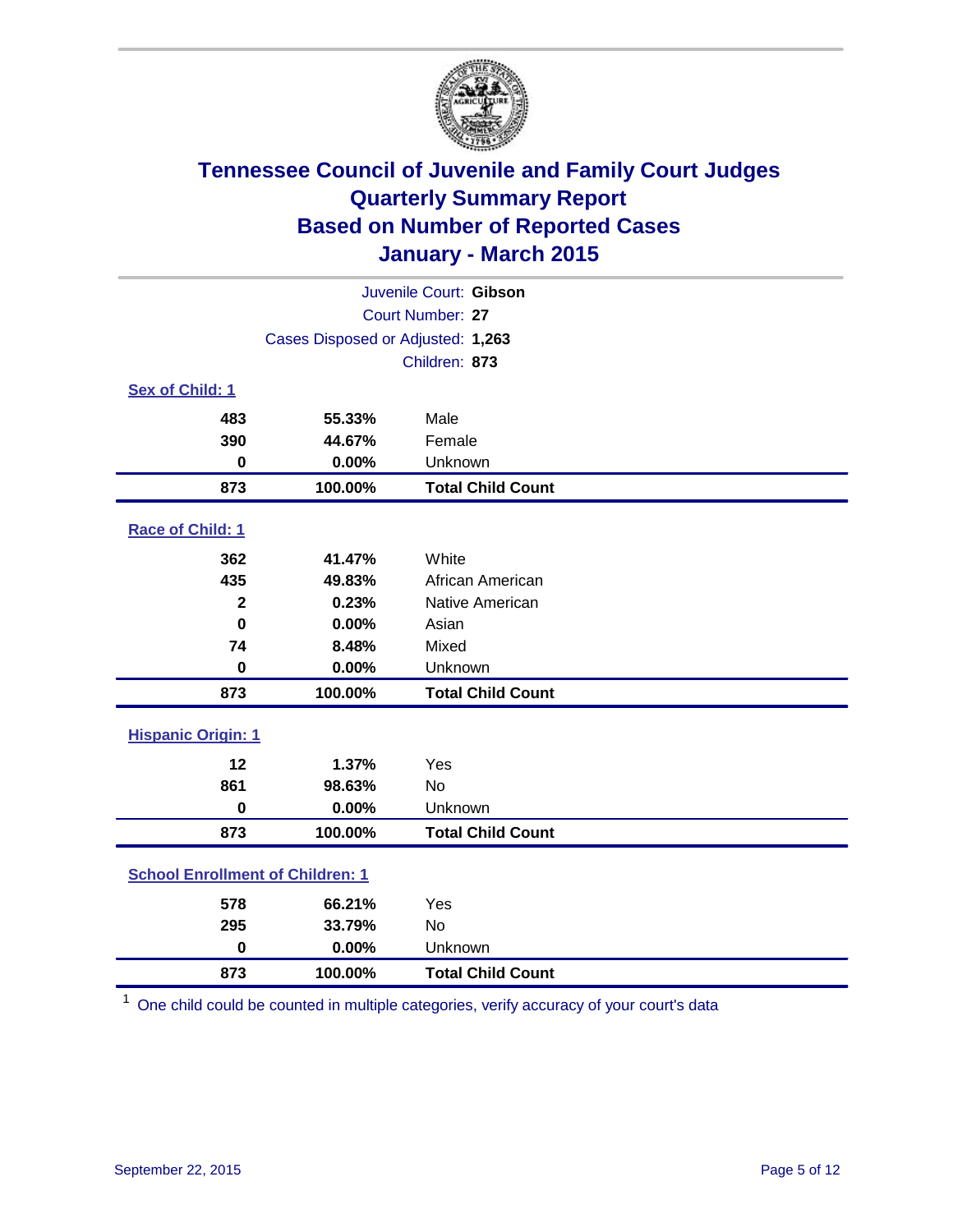

Court Number: **27** Juvenile Court: **Gibson** Cases Disposed or Adjusted: **1,263** Children: **873**

### **Living Arrangement of Child at Time of Referral: 1**

| 873 | 100.00%  | <b>Total Child Count</b>     |
|-----|----------|------------------------------|
| 3   | 0.34%    | Other                        |
| 1   | 0.11%    | Unknown                      |
| 60  | $6.87\%$ | Independent                  |
| 0   | $0.00\%$ | In an Institution            |
| 14  | 1.60%    | In a Residential Center      |
| 1   | 0.11%    | In a Group Home              |
| 55  | $6.30\%$ | With Foster Family           |
| 3   | 0.34%    | With Adoptive Parents        |
| 100 | 11.45%   | <b>With Relatives</b>        |
| 31  | 3.55%    | With Father                  |
| 520 | 59.56%   | <b>With Mother</b>           |
| 20  | $2.29\%$ | With Mother and Stepfather   |
| 6   | 0.69%    | With Father and Stepmother   |
| 59  | 6.76%    | With Both Biological Parents |
|     |          |                              |

### **Type of Detention: 2**

| 0     | $0.00\%$ | Other                       |  |
|-------|----------|-----------------------------|--|
| 1,152 | 91.21%   | Does Not Apply              |  |
| 0     | $0.00\%$ | <b>Unknown</b>              |  |
| 0     | $0.00\%$ | Psychiatric Hospital        |  |
| 0     | $0.00\%$ | Jail - No Separation        |  |
| 0     | $0.00\%$ | Jail - Partial Separation   |  |
| 0     | $0.00\%$ | Jail - Complete Separation  |  |
| 2     | 0.16%    | Juvenile Detention Facility |  |
| 109   | 8.63%    | Non-Secure Placement        |  |
|       |          |                             |  |

<sup>1</sup> One child could be counted in multiple categories, verify accuracy of your court's data

If different than number of Cases (1263) verify accuracy of your court's data.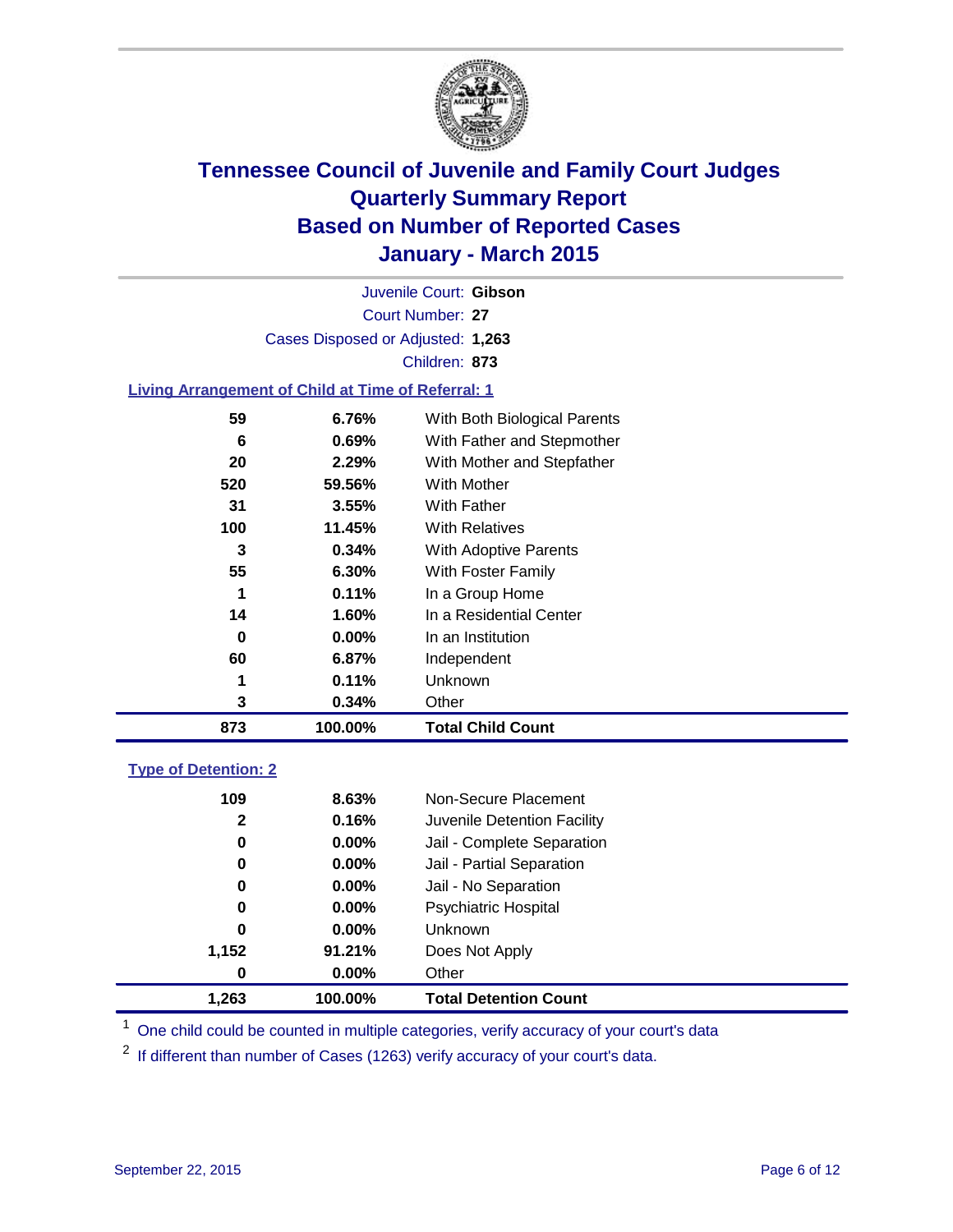

|                                                    | Juvenile Court: Gibson                        |                                     |  |  |  |
|----------------------------------------------------|-----------------------------------------------|-------------------------------------|--|--|--|
|                                                    | Court Number: 27                              |                                     |  |  |  |
|                                                    | Cases Disposed or Adjusted: 1,263             |                                     |  |  |  |
|                                                    |                                               | Children: 873                       |  |  |  |
| <b>Placement After Secure Detention Hearing: 1</b> |                                               |                                     |  |  |  |
| 108                                                | 8.55%<br>Returned to Prior Living Arrangement |                                     |  |  |  |
| $\mathbf{2}$                                       | 0.16%                                         | Juvenile Detention Facility         |  |  |  |
| 0                                                  | 0.00%                                         | Jail                                |  |  |  |
| 0                                                  | 0.00%                                         | Shelter / Group Home                |  |  |  |
| 0                                                  | 0.00%                                         | <b>Foster Family Home</b>           |  |  |  |
| 0                                                  | 0.00%                                         | <b>Psychiatric Hospital</b>         |  |  |  |
| 0.00%<br>0<br>1,152<br>91.21%                      |                                               | Unknown                             |  |  |  |
|                                                    |                                               | Does Not Apply                      |  |  |  |
| 0.08%<br>Other<br>1                                |                                               |                                     |  |  |  |
| 1,263                                              | 100.00%                                       | <b>Total Placement Count</b>        |  |  |  |
| <b>Intake Actions: 2</b>                           |                                               |                                     |  |  |  |
| 1,011                                              | 77.95%                                        | <b>Petition Filed</b>               |  |  |  |
| 27                                                 | 2.08%                                         | <b>Motion Filed</b>                 |  |  |  |
| 41                                                 | 3.16%                                         | <b>Citation Processed</b>           |  |  |  |
| $\bf{0}$                                           | 0.00%                                         | Notification of Paternity Processed |  |  |  |
| 216                                                | 16.65%                                        | Scheduling of Judicial Review       |  |  |  |
| $\mathbf{2}$                                       | 0.15%                                         | Scheduling of Administrative Review |  |  |  |
| 0                                                  | 0.00%                                         | Scheduling of Foster Care Review    |  |  |  |
| 0                                                  | 0.00%                                         | Unknown                             |  |  |  |
| 0                                                  | 0.00%                                         | Does Not Apply                      |  |  |  |
| 0                                                  | 0.00%                                         | Other                               |  |  |  |

<sup>1</sup> If different than number of Cases (1263) verify accuracy of your court's data.

**1,297 100.00% Total Intake Count**

 $2$  If different than number of Referral Reasons (1297), verify accuracy of your court's data.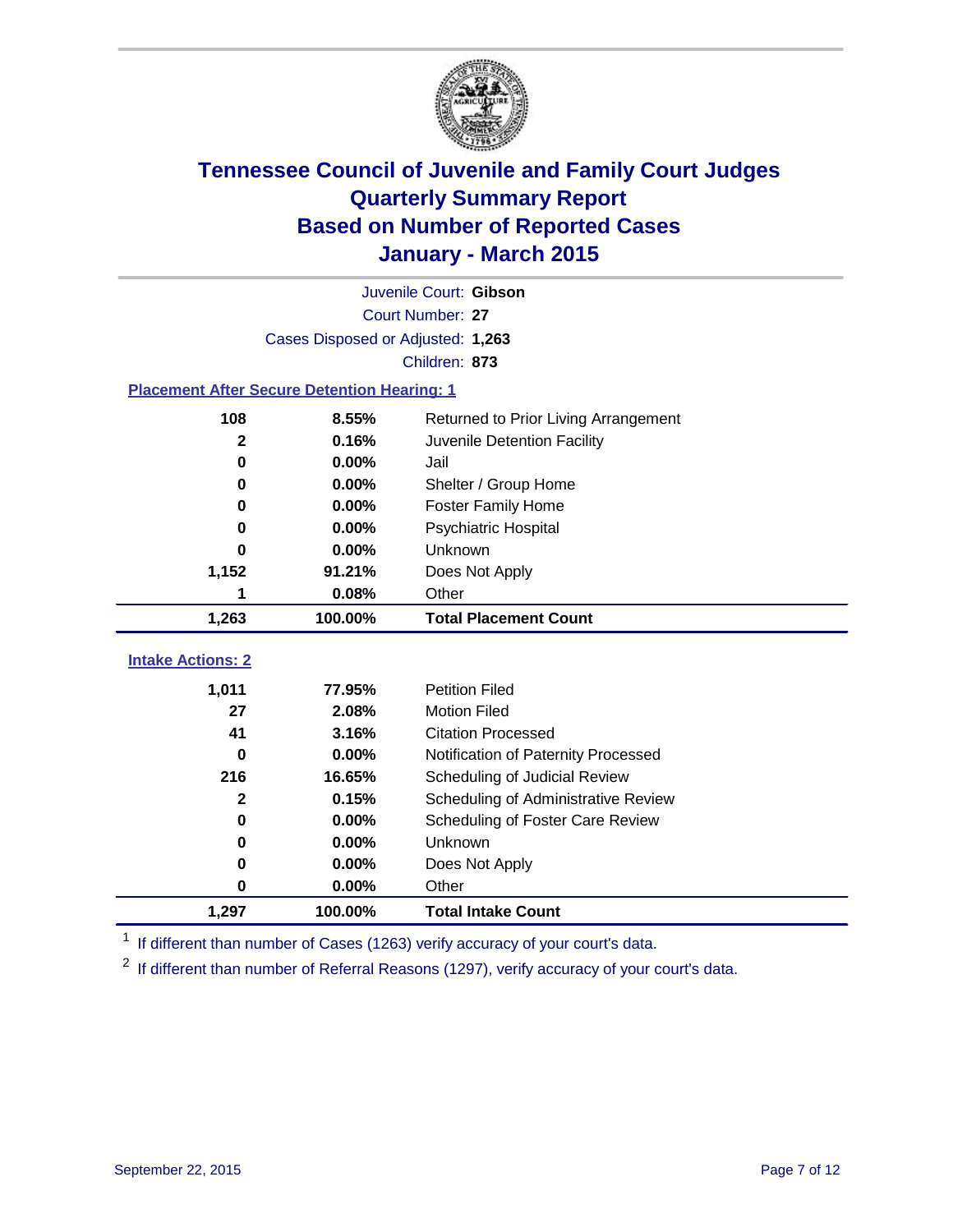

Court Number: **27** Juvenile Court: **Gibson** Cases Disposed or Adjusted: **1,263** Children: **873**

### **Last Grade Completed by Child: 1**

| 199         | 22.79%  | Too Young for School     |
|-------------|---------|--------------------------|
| 44          | 5.04%   | Preschool                |
| 39          | 4.47%   | Kindergarten             |
| 39          | 4.47%   | 1st Grade                |
| $\bf{0}$    | 0.00%   | 1st Grade                |
| 37          | 4.24%   | 2nd Grade                |
| $\mathbf 0$ | 0.00%   | 2nd Grade                |
| 42          | 4.81%   | 3rd Grade                |
| $\bf{0}$    | 0.00%   | 3rd Grade                |
| 43          | 4.93%   | 4th Grade                |
| 0           | 0.00%   | 4th Grade                |
| 47          | 5.38%   | 5th Grade                |
| $\mathbf 0$ | 0.00%   | 5th Grade                |
| 42          | 4.81%   | 6th Grade                |
| $\bf{0}$    | 0.00%   | 6th Grade                |
| 42          | 4.81%   | 7th Grade                |
| $\mathbf 0$ | 0.00%   | 7th Grade                |
| 59          | 6.76%   | 8th Grade                |
| 0           | 0.00%   | 8th Grade                |
| 44          | 5.04%   | 9th Grade                |
| 0           | 0.00%   | 9th Grade                |
| 56          | 6.41%   | 10th Grade               |
| 39          | 4.47%   | 11th Grade               |
| 1           | 0.11%   | 12th Grade               |
| $\bf{0}$    | 0.00%   | Non-Graded Special Ed    |
| 4           | 0.46%   | <b>GED</b>               |
| 91          | 10.42%  | Graduated                |
| $\mathbf 2$ | 0.23%   | Never Attended School    |
| $\mathbf 2$ | 0.23%   | Unknown                  |
| 1           | 0.11%   | Other                    |
| 873         | 100.00% | <b>Total Child Count</b> |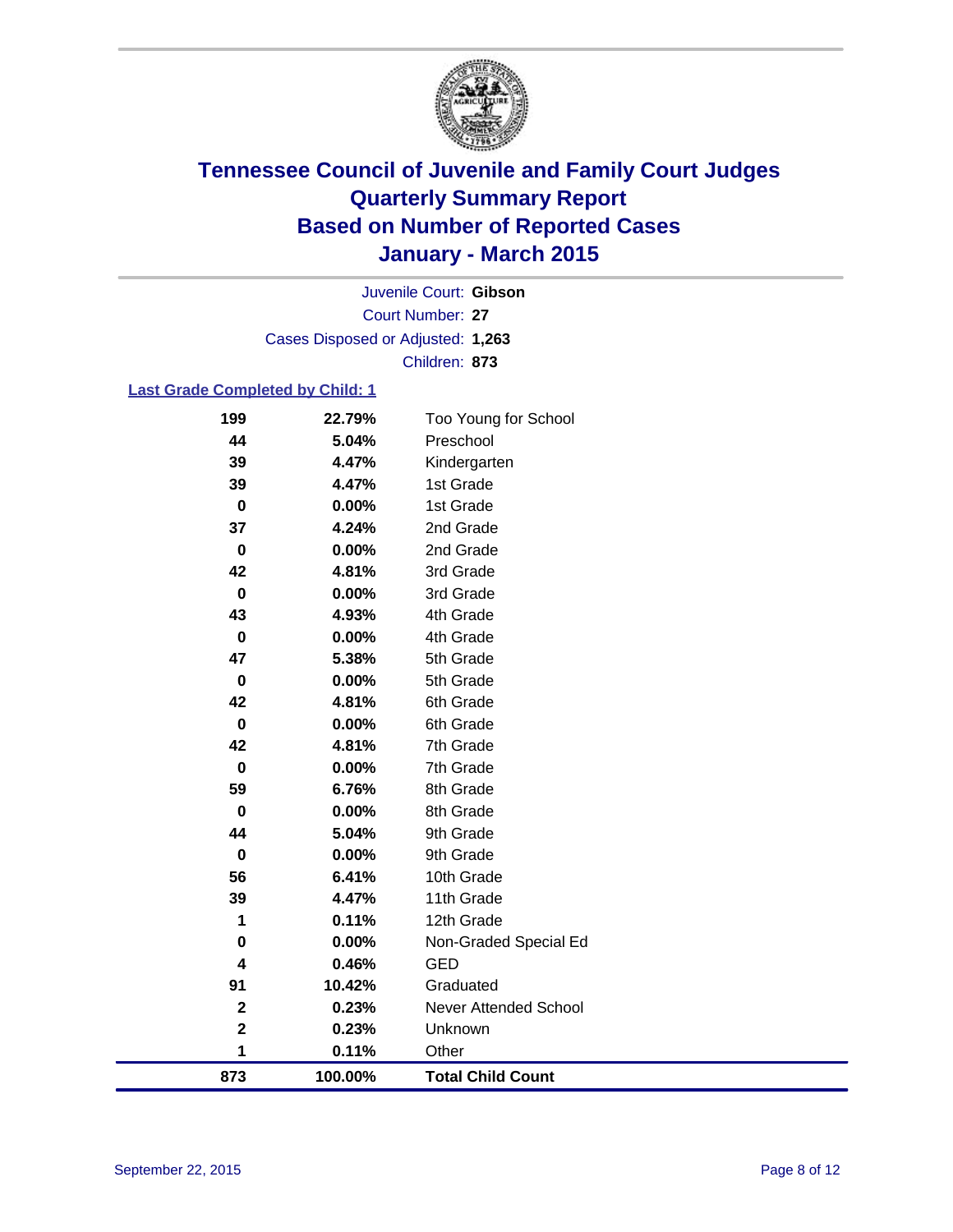

|                                         |                                   | Juvenile Court: Gibson                                                                  |  |  |  |  |
|-----------------------------------------|-----------------------------------|-----------------------------------------------------------------------------------------|--|--|--|--|
| Court Number: 27                        |                                   |                                                                                         |  |  |  |  |
|                                         | Cases Disposed or Adjusted: 1,263 |                                                                                         |  |  |  |  |
|                                         |                                   | Children: 873                                                                           |  |  |  |  |
| <b>Enrolled in Special Education: 1</b> |                                   |                                                                                         |  |  |  |  |
| 41                                      | 4.70%                             | Yes                                                                                     |  |  |  |  |
| 832                                     | 95.30%                            | No.                                                                                     |  |  |  |  |
| 0                                       | $0.00\%$                          | Unknown                                                                                 |  |  |  |  |
| 873                                     | 100.00%                           | <b>Total Child Count</b>                                                                |  |  |  |  |
|                                         |                                   | One child could be counted in multiple categories, verify accuracy of your court's data |  |  |  |  |

| 1,297                        | 100.00%  | <b>Total Action Count</b> |  |
|------------------------------|----------|---------------------------|--|
| 0                            | $0.00\%$ | Unknown                   |  |
| $\bf{0}$                     | 0.00%    | Other                     |  |
| 0                            | 0.00%    | YSO                       |  |
| $\mathbf{2}$                 | 0.15%    | Magistrate                |  |
| 1,295                        | 99.85%   | Judge                     |  |
| <b>Action Executed By: 1</b> |          |                           |  |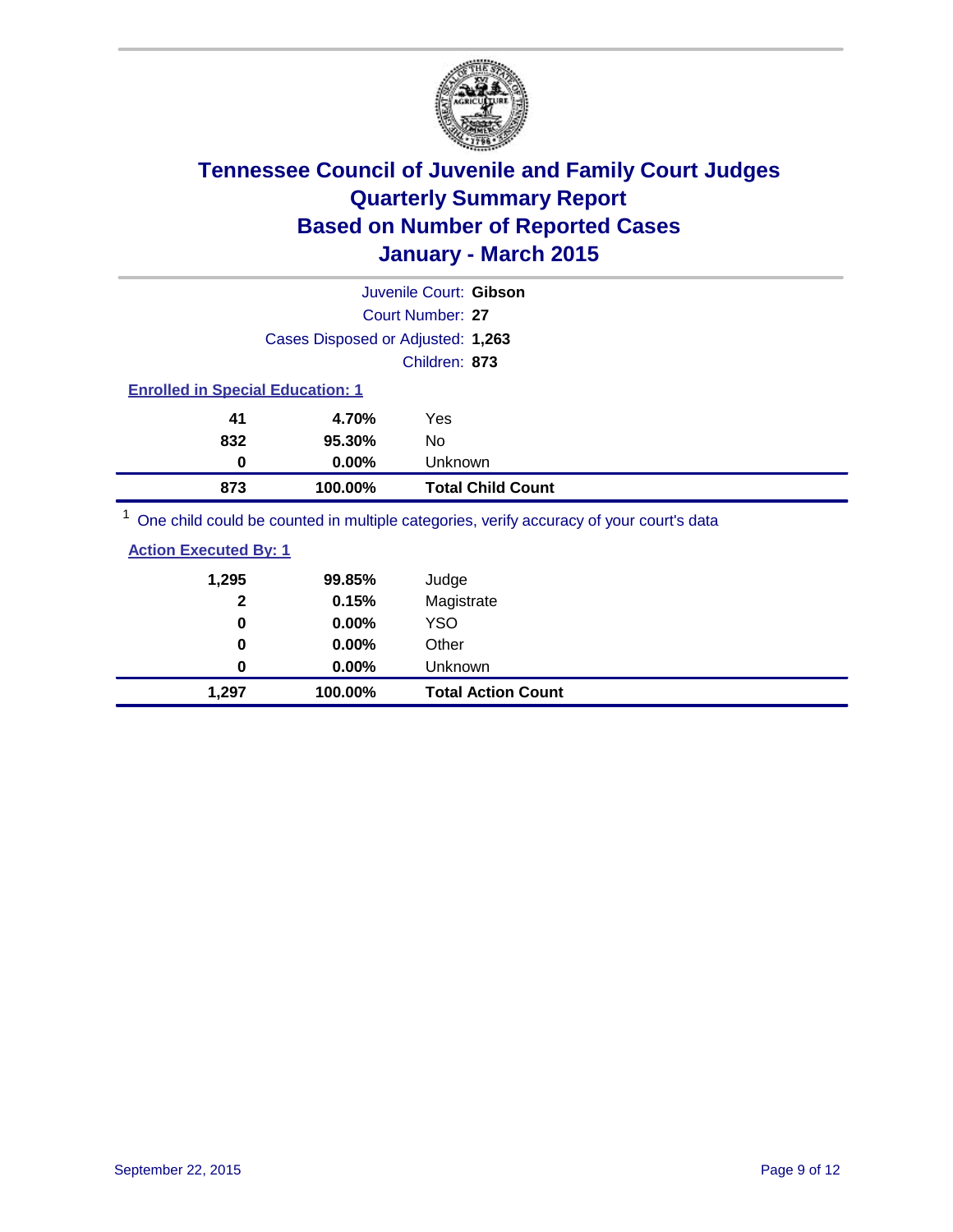

Court Number: **27** Juvenile Court: **Gibson** Cases Disposed or Adjusted: **1,263** Children: **873**

### **Formal / Informal Actions: 1**

| 194   | 14.96%   | Dismissed                                        |
|-------|----------|--------------------------------------------------|
| 35    | 2.70%    | Retired / Nolle Prosequi                         |
| 54    | 4.16%    | <b>Complaint Substantiated Delinquent</b>        |
| 31    | 2.39%    | <b>Complaint Substantiated Status Offender</b>   |
| 36    | 2.78%    | <b>Complaint Substantiated Dependent/Neglect</b> |
| 0     | $0.00\%$ | <b>Complaint Substantiated Abused</b>            |
| 0     | $0.00\%$ | <b>Complaint Substantiated Mentally III</b>      |
| 0     | $0.00\%$ | Informal Adjustment                              |
| 0     | $0.00\%$ | <b>Pretrial Diversion</b>                        |
|       | 0.08%    | <b>Transfer to Adult Court Hearing</b>           |
| 0     | $0.00\%$ | Charges Cleared by Transfer to Adult Court       |
| 96    | 7.40%    | Special Proceeding                               |
| 108   | 8.33%    | <b>Review Concluded</b>                          |
| 741   | 57.13%   | Case Held Open                                   |
|       | 0.08%    | Other                                            |
| 0     | $0.00\%$ | <b>Unknown</b>                                   |
| 1,297 | 100.00%  | <b>Total Action Count</b>                        |

<sup>1</sup> If different than number of Referral Reasons (1297), verify accuracy of your court's data.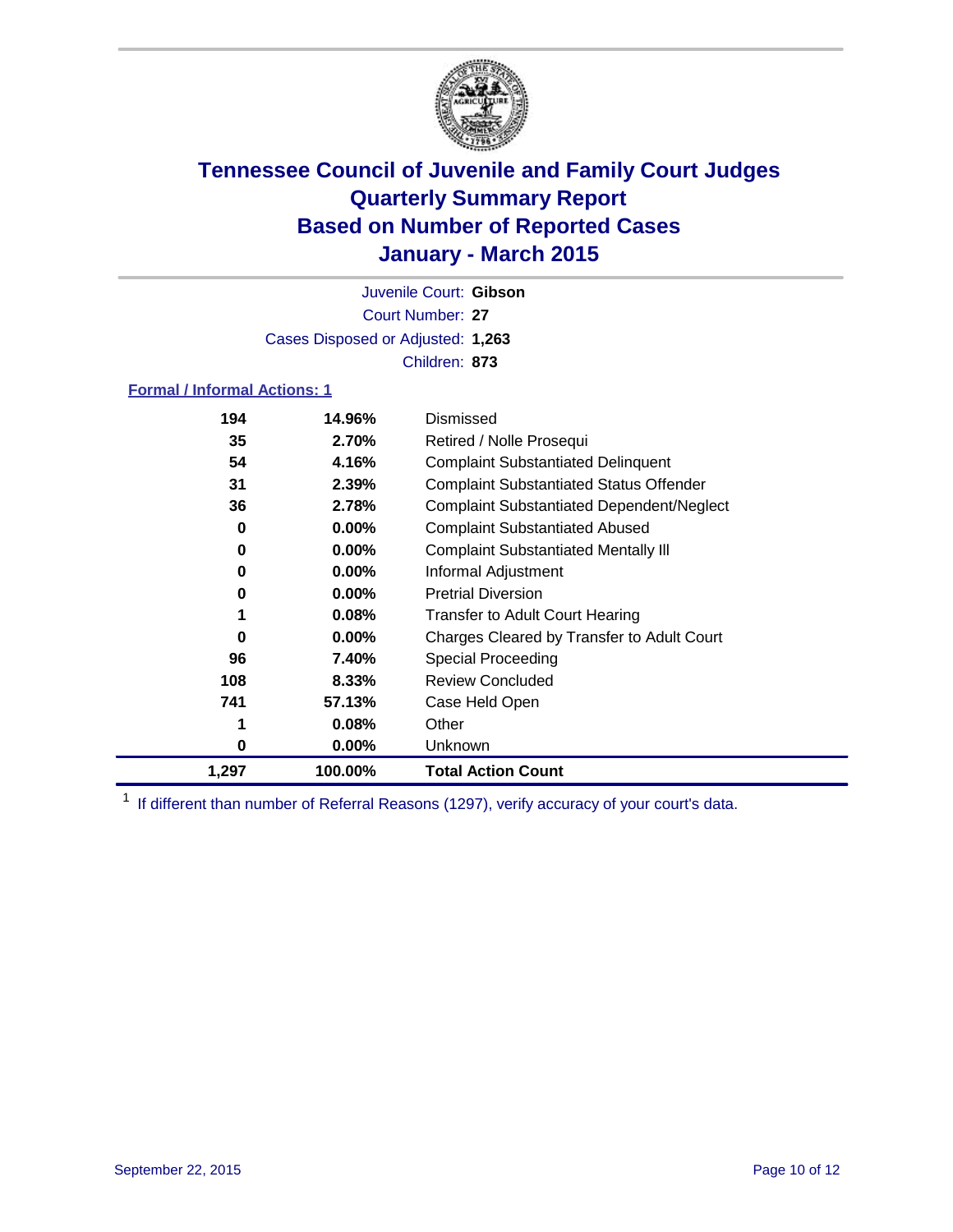

|                       |                                   | Juvenile Court: Gibson                                |
|-----------------------|-----------------------------------|-------------------------------------------------------|
|                       |                                   | Court Number: 27                                      |
|                       | Cases Disposed or Adjusted: 1,263 |                                                       |
|                       |                                   | Children: 873                                         |
| <b>Case Outcomes:</b> |                                   | There can be multiple outcomes for one child or case. |
| 193                   | 11.21%                            | <b>Case Dismissed</b>                                 |
| 35                    | 2.03%                             | Case Retired or Nolle Prosequi                        |
| 13                    | 0.75%                             | Warned / Counseled                                    |
| 725                   | 42.10%                            | <b>Held Open For Review</b>                           |
| 22                    | 1.28%                             | Supervision / Probation to Juvenile Court             |
| 0                     | 0.00%                             | <b>Probation to Parents</b>                           |
| 11                    | 0.64%                             | Referral to Another Entity for Supervision / Service  |
| 26                    | 1.51%                             | Referred for Mental Health Counseling                 |
| 7                     | 0.41%                             | Referred for Alcohol and Drug Counseling              |
| 0                     | 0.00%                             | <b>Referred to Alternative School</b>                 |
| 0                     | 0.00%                             | Referred to Private Child Agency                      |
| 0                     | 0.00%                             | Referred to Defensive Driving School                  |
| 0                     | 0.00%                             | Referred to Alcohol Safety School                     |
| 0                     | 0.00%                             | Referred to Juvenile Court Education-Based Program    |
| 2                     | 0.12%                             | Driver's License Held Informally                      |
| 0                     | 0.00%                             | <b>Voluntary Placement with DMHMR</b>                 |
| 0                     | 0.00%                             | <b>Private Mental Health Placement</b>                |
| 0                     | 0.00%                             | <b>Private MR Placement</b>                           |
| 0                     | 0.00%                             | Placement with City/County Agency/Facility            |
| 0                     | 0.00%                             | Placement with Relative / Other Individual            |
| 21                    | 1.22%                             | Fine                                                  |
| 7                     | 0.41%                             | <b>Public Service</b>                                 |
| 13                    | 0.75%                             | Restitution                                           |
| 0                     | 0.00%                             | <b>Runaway Returned</b>                               |
| 6                     | 0.35%                             | No Contact Order                                      |
| 10                    | 0.58%                             | Injunction Other than No Contact Order                |
| 2                     | 0.12%                             | House Arrest                                          |
| 0                     | $0.00\%$                          | <b>Court Defined Curfew</b>                           |
| 0                     | 0.00%                             | Dismissed from Informal Adjustment                    |
| 0                     | 0.00%                             | <b>Dismissed from Pretrial Diversion</b>              |
| 0                     | 0.00%                             | Released from Probation                               |
|                       | 0.06%                             | <b>Transferred to Adult Court</b>                     |
| 0                     | 0.00%                             | <b>DMHMR Involuntary Commitment</b>                   |
| 0                     | 0.00%                             | <b>DCS Commitment - Determinate</b>                   |